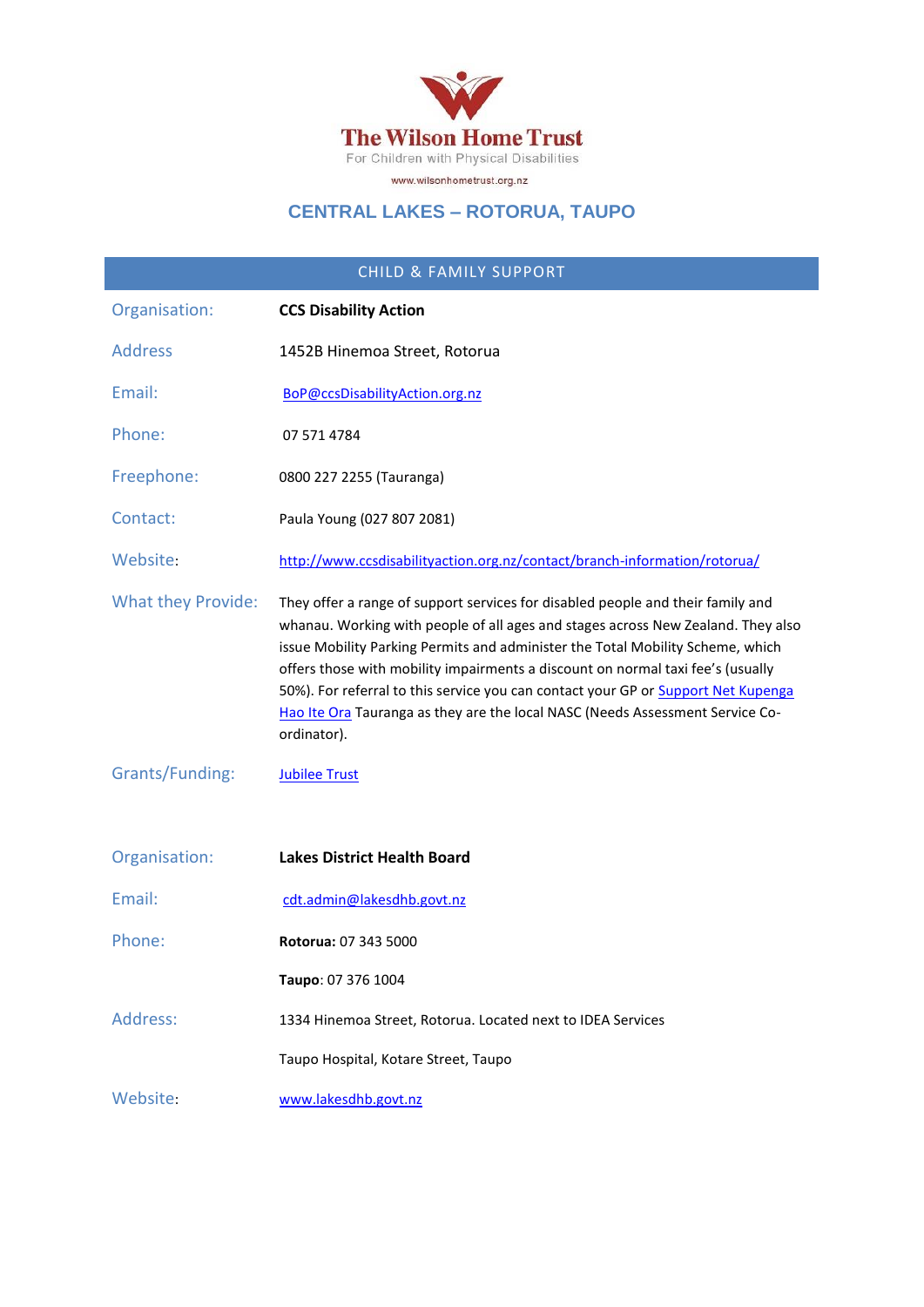#### **CHILD & FAMILY SUPPORT | Continued …**

| <b>What they Provide:</b>                                  | The Child Development Team (CDT) provides assessments and therapy service for<br>children aged 0-14 who have a physical, sensory or intellectual disability and those<br>with, or at risk of, developmental delay.                                                                                                                                                                                                                                                                                                                                                                                                                                                                                                                                                                                                                                                                                                                                                                                                                                                                                                                                                                                                                                                                                                                                                    |
|------------------------------------------------------------|-----------------------------------------------------------------------------------------------------------------------------------------------------------------------------------------------------------------------------------------------------------------------------------------------------------------------------------------------------------------------------------------------------------------------------------------------------------------------------------------------------------------------------------------------------------------------------------------------------------------------------------------------------------------------------------------------------------------------------------------------------------------------------------------------------------------------------------------------------------------------------------------------------------------------------------------------------------------------------------------------------------------------------------------------------------------------------------------------------------------------------------------------------------------------------------------------------------------------------------------------------------------------------------------------------------------------------------------------------------------------|
| ٠<br>$\bullet$<br>٠<br>$\bullet$<br>$\bullet$<br>$\bullet$ | Provide a community and /or centre based service to support families and<br>caregivers to enable their child to reach his/her potential.<br>Offer assessments which may include developmental, motor skill, sensory, speech<br>language or psychological.<br>Assess and recommend equipment and property modifications to optimise<br>developmental potential and assist with daily management.<br>Therapy may be offered to individuals/groups along with home or centre based<br>programmes as appropriate.<br>Provide information, education and support relating to the child's condition and<br>needs.<br>Advocate for the child and his/her family.<br>Refer to other Health Services as appropriate eg: Orthotics, Social Work, Audiology<br>Service, Infant, Child & Adolescent Mental Health Service and other 'well child'<br>providers.<br>Liaise closely with other Government and Community Agencies working with<br>children in education and welfare areas eg Ministry of Education, CYFS.<br>The team consists of a Team Leader, Referral Coordinator, Visiting<br>Neurodevelopmental Therapists (Occupational Therapists or Physiotherapists<br>specialising in child development and special needs), Speech Language Therapist for<br>children up to 3 years of age, Psychologist, Paediatricians, Therapy Assistant and<br>Administration Support. |
| Organisation:                                              | <b>Parent 2 Parent</b>                                                                                                                                                                                                                                                                                                                                                                                                                                                                                                                                                                                                                                                                                                                                                                                                                                                                                                                                                                                                                                                                                                                                                                                                                                                                                                                                                |
| Email:                                                     | centrallakes@parent2parent.org.nz                                                                                                                                                                                                                                                                                                                                                                                                                                                                                                                                                                                                                                                                                                                                                                                                                                                                                                                                                                                                                                                                                                                                                                                                                                                                                                                                     |
| Phone:                                                     | 09 346 3231   027 808 3952                                                                                                                                                                                                                                                                                                                                                                                                                                                                                                                                                                                                                                                                                                                                                                                                                                                                                                                                                                                                                                                                                                                                                                                                                                                                                                                                            |
| Contact:                                                   | Brianna Turner   Central Lakes Co-ordinator                                                                                                                                                                                                                                                                                                                                                                                                                                                                                                                                                                                                                                                                                                                                                                                                                                                                                                                                                                                                                                                                                                                                                                                                                                                                                                                           |
| Website:                                                   | www.parent2parent.org.nz                                                                                                                                                                                                                                                                                                                                                                                                                                                                                                                                                                                                                                                                                                                                                                                                                                                                                                                                                                                                                                                                                                                                                                                                                                                                                                                                              |

What they Provide: Their core services are connecting parents with Support Parents and providing research and information, they also offer nationwide programmes and workshops. Their main role is at government level, advocating for better lives for children with disabilities and their families.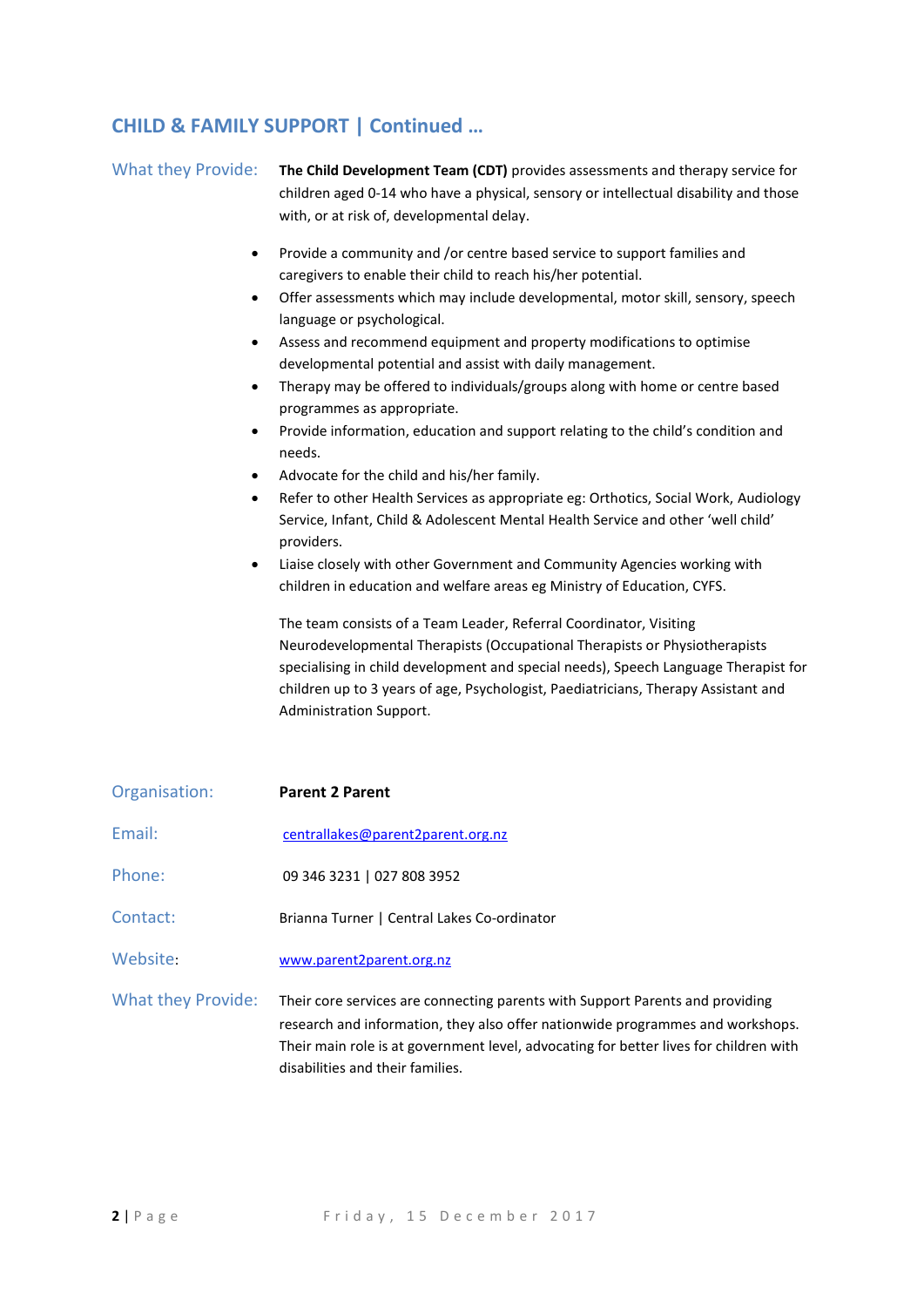| <b>COUNSELLING &amp; MENTAL HEALTH</b> |                                                                                                                                                                                                       |
|----------------------------------------|-------------------------------------------------------------------------------------------------------------------------------------------------------------------------------------------------------|
| Organisation:                          | FamilyWorks - A Presbyterian Support Service Northern                                                                                                                                                 |
| Address:                               | Tauhara Wing, Wairoa House, 129 Spa Road, Taupo                                                                                                                                                       |
|                                        | 1083 Eruera Street, Rotorua                                                                                                                                                                           |
| Email:                                 | admin.taupo@fwn.org.nz or rachal.wilson@fwn.org.nz                                                                                                                                                    |
|                                        | admin.rotorua@fwn.org.nz or Julie.thompson@fwn.org.nz                                                                                                                                                 |
| Phone:                                 | Taupo: 07 378 6480                                                                                                                                                                                    |
|                                        | Rotorua: 07 349 0990                                                                                                                                                                                  |
| Website:                               | www.familyworksnorthern.org.nz                                                                                                                                                                        |
| Facebook:                              | www.facebook.com/familyworksnorthern                                                                                                                                                                  |
| <b>What they Provide:</b>              | This is a cost-free service - Social work support, counselling for your family,<br>strengthening family, counselling for children and young people, parenting in prison,<br>social workers in schools |

| <b>GRANTS &amp; FUNDING</b> |                                                                                                                                             |
|-----------------------------|---------------------------------------------------------------------------------------------------------------------------------------------|
| Organisation:               | Bay Trust – Supporting Great Communities                                                                                                    |
| Fmail:                      | info@baytrust.org.nz                                                                                                                        |
| Phone:                      | 0800 654 546 or 07 578 6546                                                                                                                 |
| Contact:                    | Sam Cummins - Community Engagement Advisor                                                                                                  |
| Website:                    | www.baytrust.org.nz                                                                                                                         |
| <b>What they Provide:</b>   | Community grants to community groups serving the BoP, in order to help build,<br>strengthen and enhance present and future BoP communities. |

#### SPECIAL SCHOOLS & UNITS

| School:            | Kea Street Specialist School & Resource Centre |
|--------------------|------------------------------------------------|
| Contact:           | Sherie Collings - Principal                    |
| Email:             | office@keastreet.ac.nz                         |
| Phone:             | 07 347 6717                                    |
| $3   P \text{age}$ | Friday, 15 December 2017                       |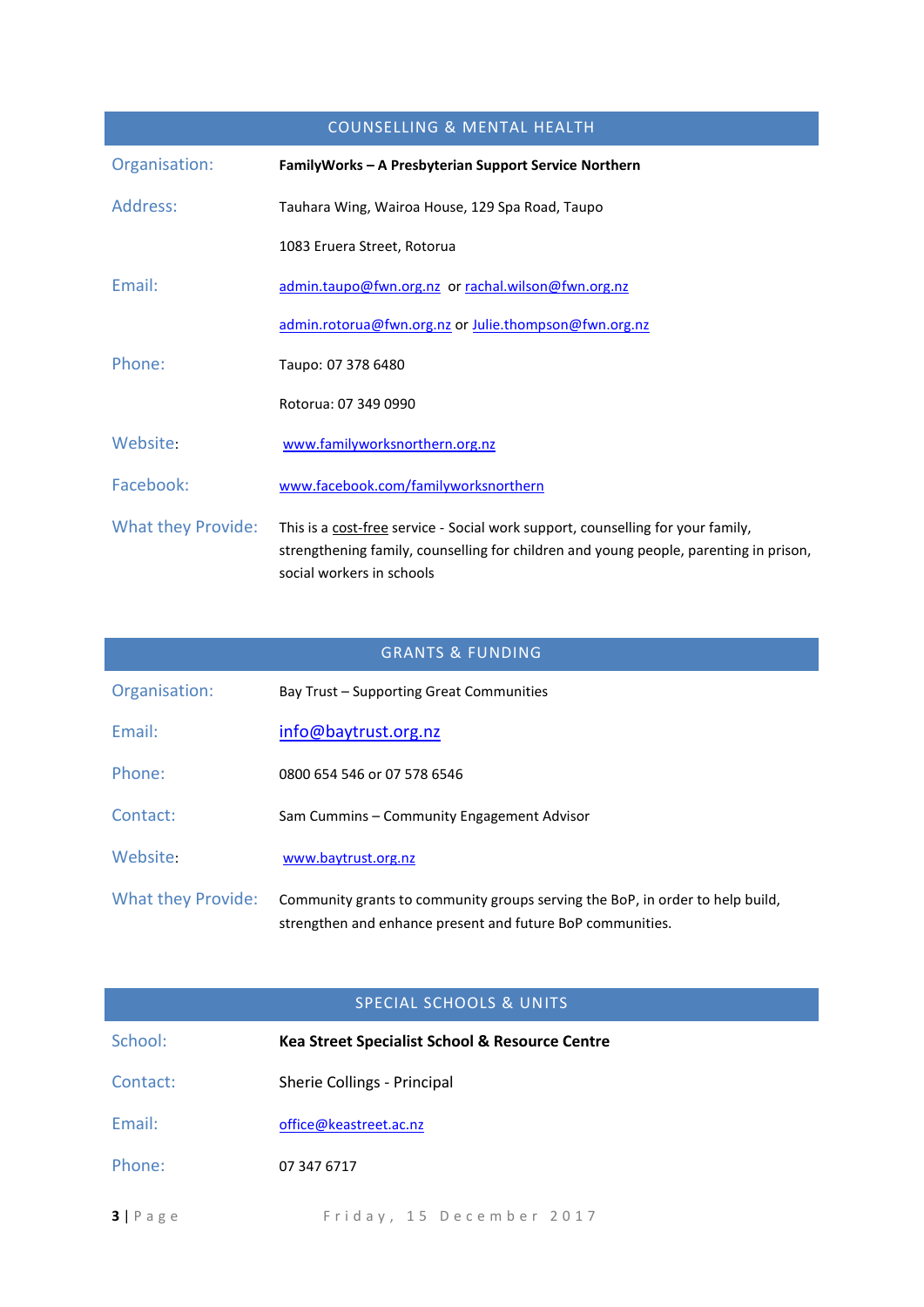# **SPEICAL SCHOOLS & UNITS | Continued …**

| Address:           | 36 Kea Street, Selwyn Heights, Rotorua 3015                                                                                                                                                                                                                                                                             |
|--------------------|-------------------------------------------------------------------------------------------------------------------------------------------------------------------------------------------------------------------------------------------------------------------------------------------------------------------------|
| Principal:         | Sally Wilkinson                                                                                                                                                                                                                                                                                                         |
| Website:           | www.keastreet.ac.nz                                                                                                                                                                                                                                                                                                     |
| What they Provide: | A Specialist school providing education or students aged five to twenty-on years,<br>with intellectual and physical disabilities, from the greater Rotorua and Taupo area.                                                                                                                                              |
|                    | In Rotorua, satellite classes operate at Western Heights School, Kaitao Middle<br>School, Owhata Primary, Sunset Primary and two satellite classes at Malfroy.                                                                                                                                                          |
|                    | In Taupo there is a class located at Mountain View Primary School, five classes<br>operate at the Kea Street base school, in the western suburbs of Rotorua. All<br>students are enrolled at Kea Street Specialist School, and all staff, including teacher<br>aides, are employed by the Kea Street Board of Trustees. |
|                    | A large activity centre provides an area for full assemblies, celebratory occasions,<br>dance, movement, physical activities and music. There is a Sensory Room there as<br>well.                                                                                                                                       |
|                    | At Kea Street is a physiotherapist, occupational therapist, vision, mobility and<br>speech and language therapist.                                                                                                                                                                                                      |

#### SPORT & RECREATION

| Organisation:             | <b>Taupo Riding for the Disabled</b>                                                                                                                                                                                                                            |
|---------------------------|-----------------------------------------------------------------------------------------------------------------------------------------------------------------------------------------------------------------------------------------------------------------|
| Contact:                  | Tina Dobson (President)                                                                                                                                                                                                                                         |
| Email:                    | tauporda@gmail.com                                                                                                                                                                                                                                              |
| Phone:                    | 07 377 7263 (Arena Phone: 07 377 0192)                                                                                                                                                                                                                          |
| Cellphone:                | 021 221 0202                                                                                                                                                                                                                                                    |
| Address:                  | 164 Poihipi Road, RD1, Taupo                                                                                                                                                                                                                                    |
| Website:                  | www.rda.org.nz                                                                                                                                                                                                                                                  |
| Facebook:                 | www.facebook.com/taupo-riding-for-development-rda                                                                                                                                                                                                               |
| <b>What they Provide:</b> | Riding for the Disabled provides a therapeutic horse riding programme called Riding<br>for Development to increase confidence and self-esteem, muscle strength and co-<br>ordination for children and adults with physical, social and intellectual challenges. |